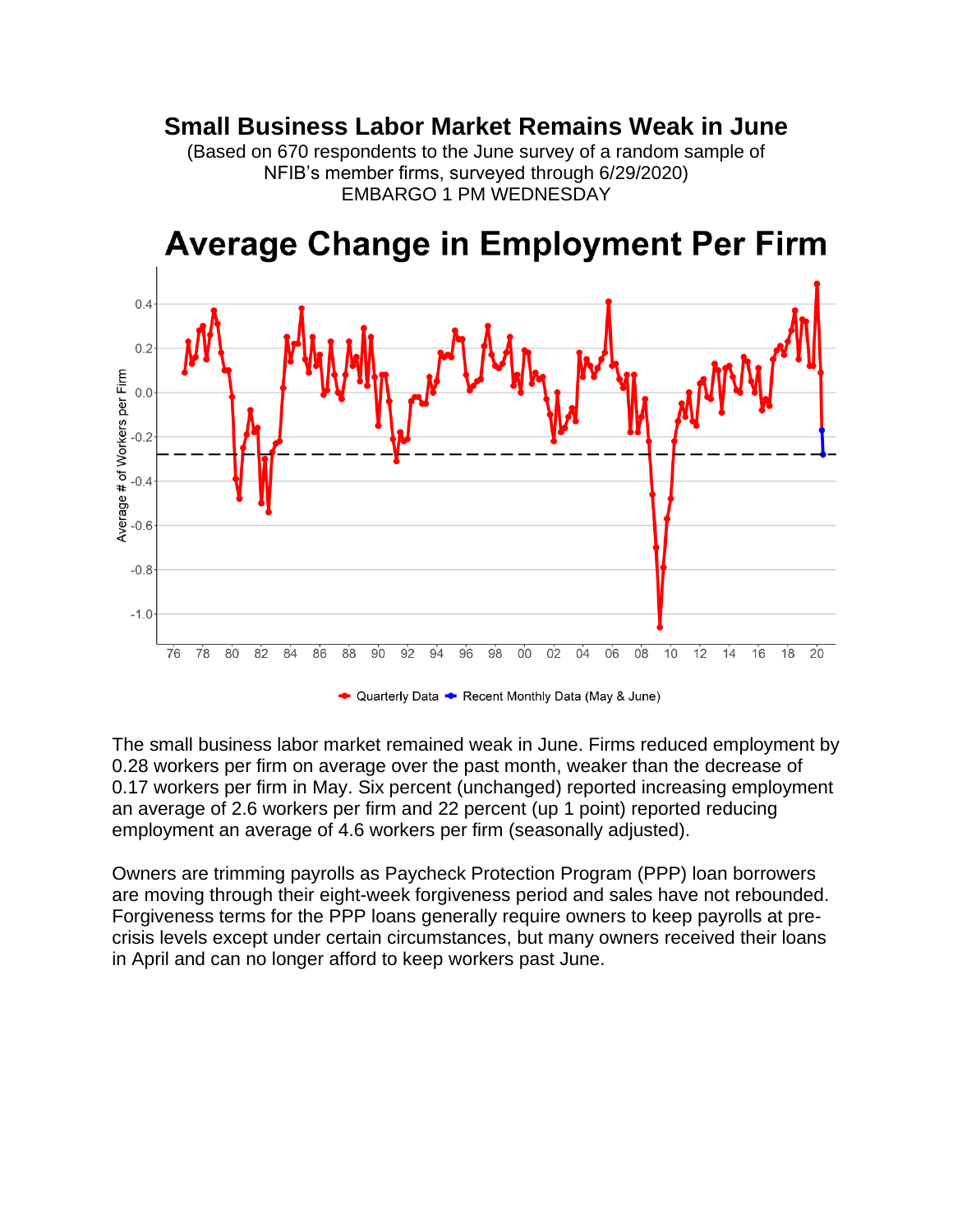

A seasonally-adjusted net 16 percent plan to create new jobs in the next three months, up 8 points. Many businesses are planning to reopen soon or expand business operations and will need to re-hire workers. However, COVID-19 health conditions have worsened in many areas with spikes in infections. Many state governments are now reversing prior or postponing opening decisions. This reduces the potential to earn needed revenue and likely diminishes consumer comfort levels, adversely impacting customer volumes.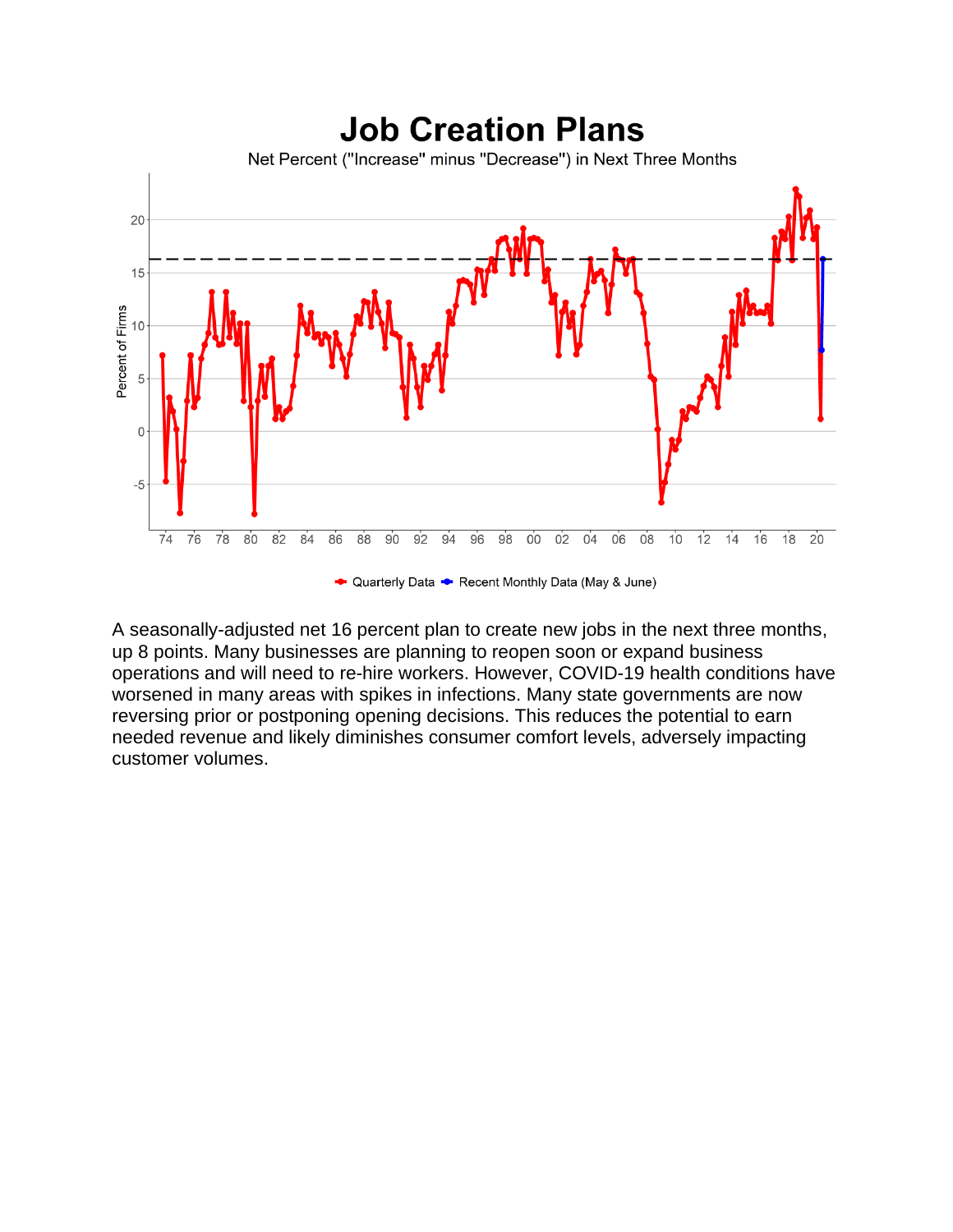

Thirty-two percent (seasonally adjusted) of all owners reported job openings they could not fill in the current period, up 9 points. Obviously, these are not the same firms as those reducing employment, some are at a different stage of the PPP program, and in different geographic regions such as Florida (increasing restrictions) versus states that have reached Phase 3 and are not experiencing an increase in virus activity.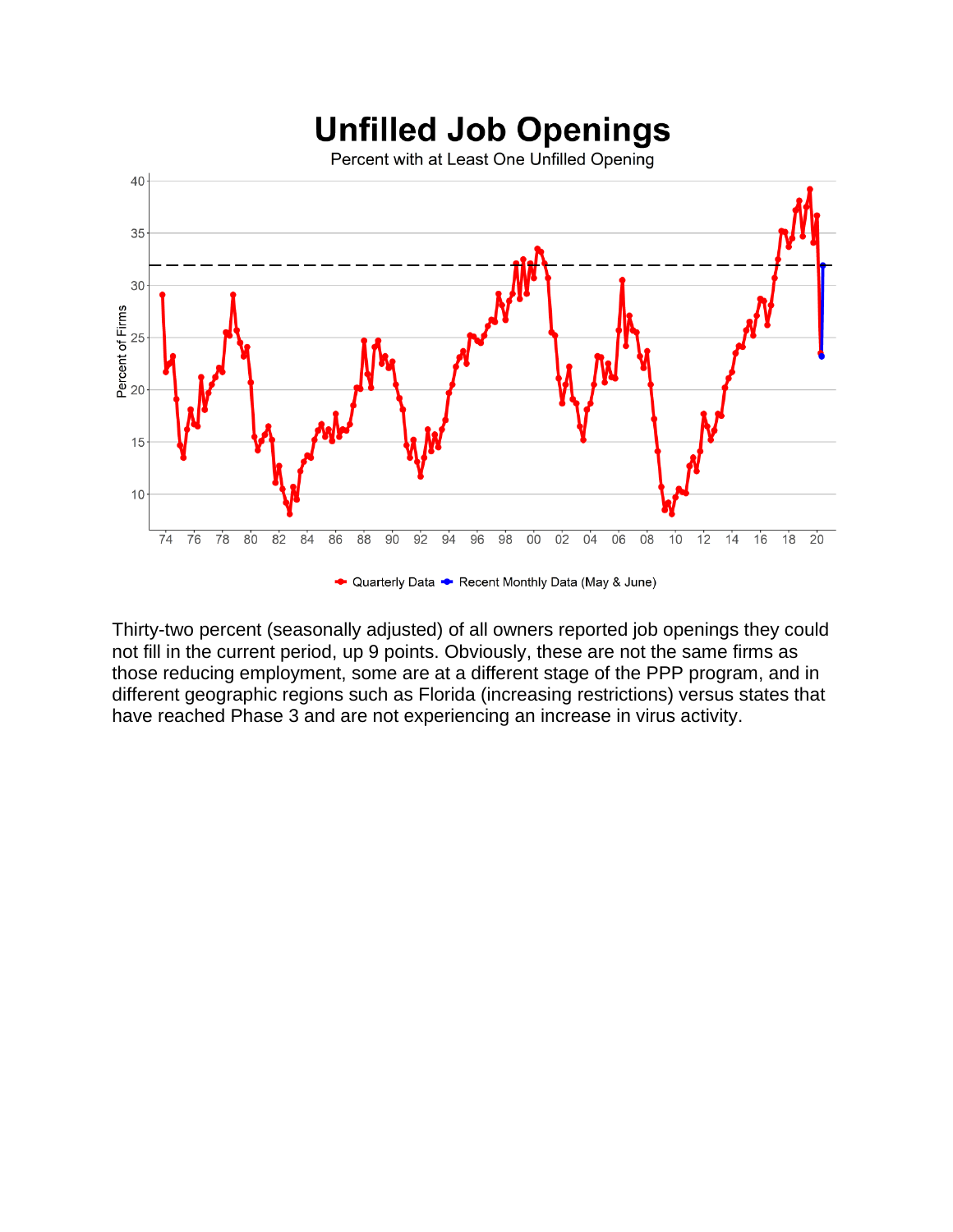

Quarterly Data & Recent Monthly Data (May & June)

Fifty-one percent reported hiring or trying to hire in June, up 7 points. Forty-three percent (84 percent of those hiring or trying to hire) reported few or no "qualified" applicants for the positions they were trying to fill, up 6 points. Fifty percent of construction firms reported few or no qualified applicants and 30 percent cited the shortage of qualified labor as their top business problem.

Twenty-seven percent have openings for skilled workers (up 7 points) and 11 percent have openings for unskilled labor (up 1 point). Twenty-three percent of owners reported few qualified applicants for their open positions (up 4 points) and 20 percent reported none (up 2 points). Forty-one percent of the job openings in construction are for skilled workers.